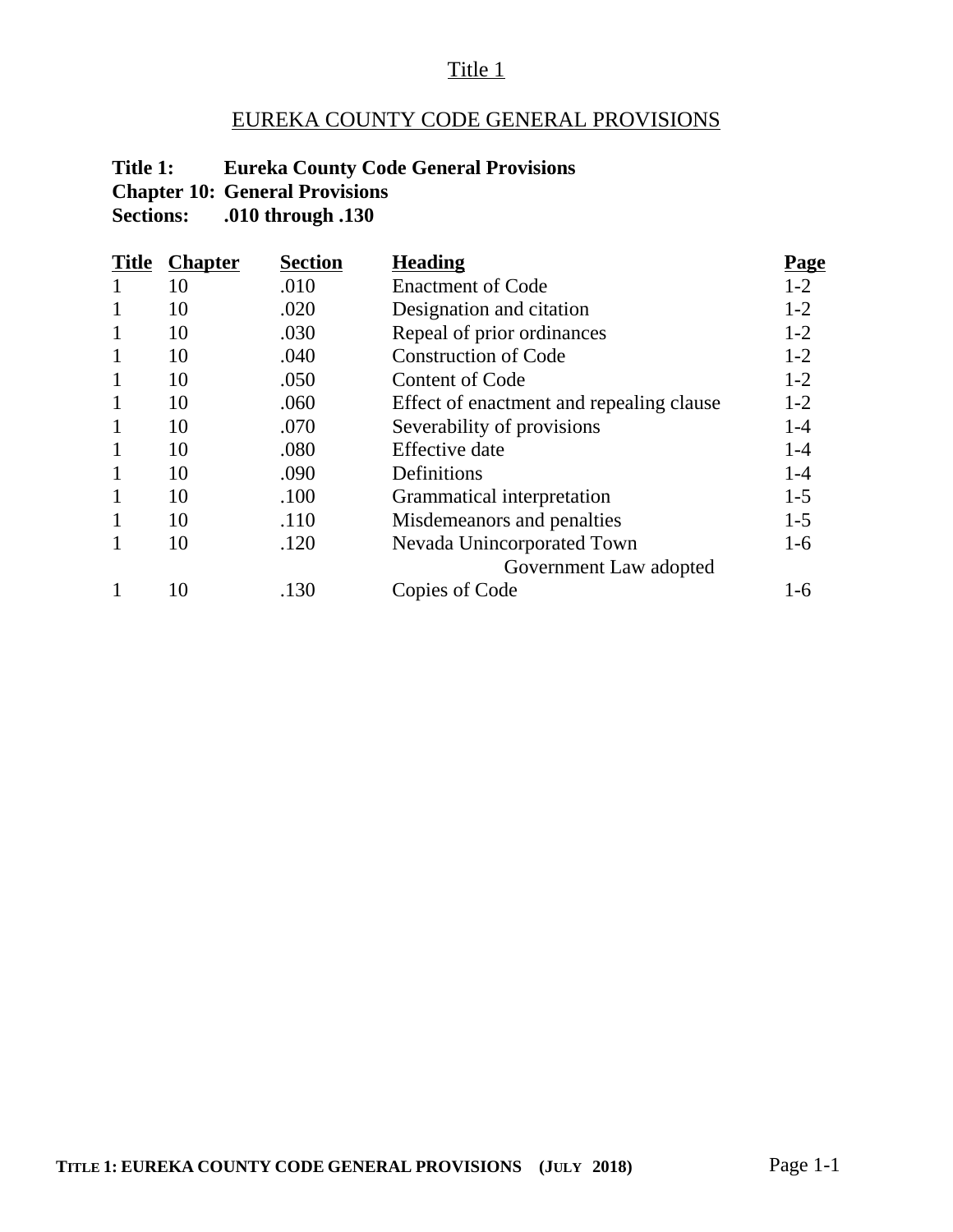# Chapter 10 - GENERAL PROVISIONS

## .010 Enactment of Code

This Eureka County Code is adopted and enacted as the law of the County and all unincorporated towns within the County.

### .020 Designation and citation

The County Code shall be known as the Eureka County Code and may be cited as "ECC" followed by the number of the title, chapter, or section as appropriate.

### .030 Repeal of prior ordinances

Except as otherwise provided, all ordinances of the County of a general, public, and permanent nature enacted prior to March 1, 2006, are repealed. The provisions of this Code shall be considered as substituted in a continuing way for the provisions of the prior laws and ordinances repealed.

#### .040 Construction of Code

- A. The incorporation of initiated and referred measures is not to be deemed a legislative enactment or amendment thereof, but only a mechanical inclusion thereof into this Code.
- B. Whenever any reference is made to any portion of this Code or of the Nevada Revised Statutes or law of the United States, such reference shall apply to all amendments and additions made.

#### .050 Content of Code

The copy of the volume on file with the County Clerk entitled Eureka County Code, 2006, a codification of the general ordinances of the County, constitute the County Code.

#### .060 Effect of enactment and repealing clause

- A. The adoption and enactment of this Code shall not be construed to repeal or in any way affect or modify:
	- 1. Any ordinance making an appropriation, including but not limited to the purchase of retirement credit for those current employees with a letter of intent on file with the Recorder/Auditor's Office on or before June 30, 2002;
	- 2. Any ordinance affecting any bond issue or by which any bond issue may have been authorized;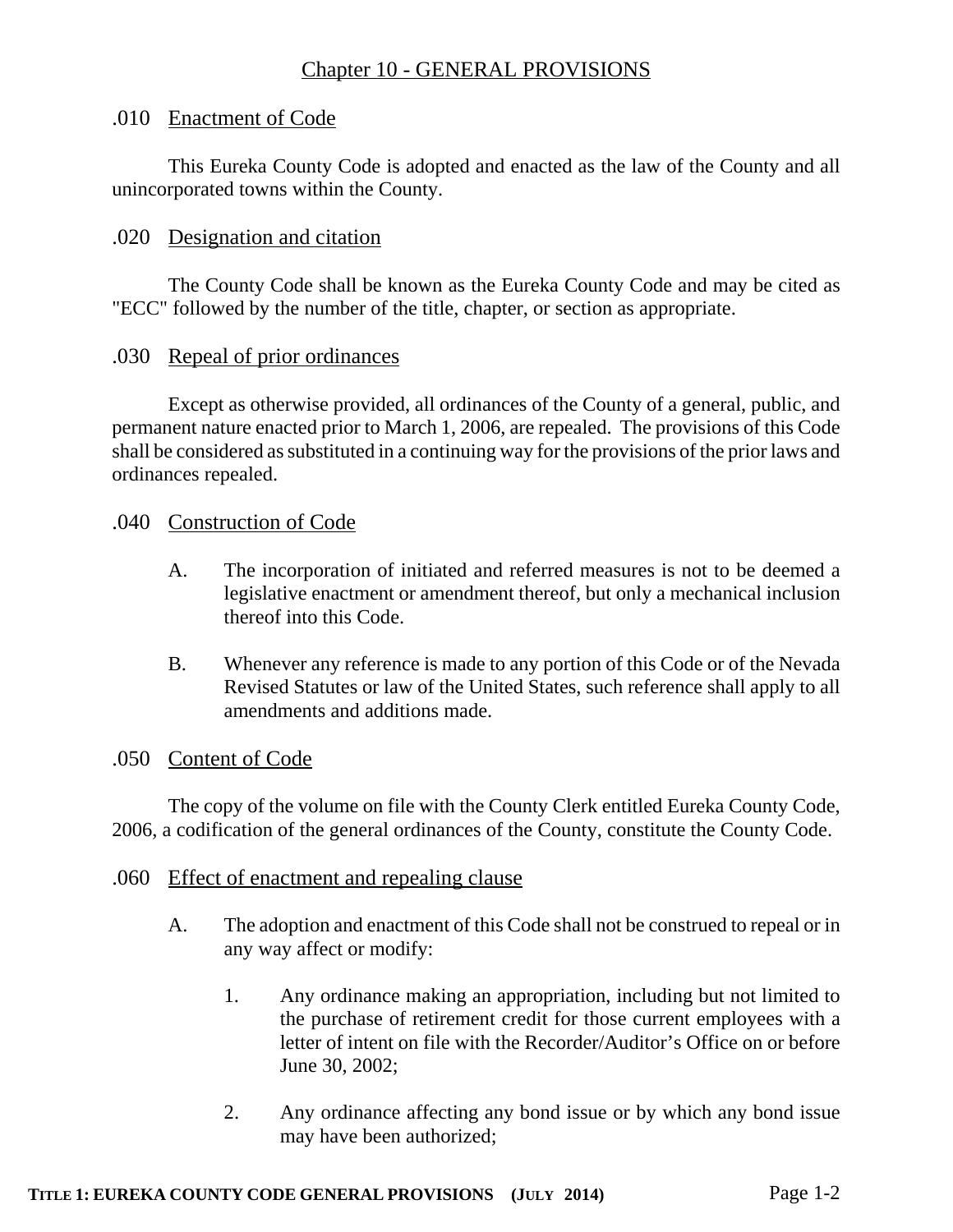- 3. The running of the statutes of limitations in force at the time the ordinance codified in this chapter becomes effective;
- 4. The continued existence and operation of any department, agency, or office heretofore legally established or held;
- 5. Any bond of any public officer;
- 6. Any taxes, fees, assessments, or other charges now incurred or later imposed;
- 7. Any ordinances authorizing, ratifying, confirming, approving, or accepting any compact, contract or agreement with any other County or groups of counties or any agency or instrumentality thereof, or the state, or any agency or instrumentality thereof, or the United States or any agency or instrumentality thereof.
- B. All ordinances, rights and obligations set forth in subsection A shall continue and exist in all respects as if this Code had not been adopted or enacted.
- C. The repeal of prior laws and ordinances shall not affect any act done, or any cause of action accrued or established, nor any plea, defense, bar, or matter subsisting before the time when such repeal shall take effect, but the proceedings in every case shall conform with the provisions of this Code.
- D. All the provisions of laws and ordinances repealed shall be deemed to have remained in force from the time when they began to take effect, so far as they may apply to any department, agency, office, or trust, or any transaction, or event, or any limitation, or any right or obligation, or the construction of any contract already affected by such laws, notwithstanding the repeal of such provisions.
- E. No fine, forfeiture or penalty incurred under laws or ordinances existing prior to the time this Code takes effect shall be affected by repeal of such existing laws or ordinances, but the recovery of such fines and forfeitures and the enforcement of such penalties shall be effected as if the law or ordinance repealed had still remained in effect.
- F. When an offense is committed prior to the time this Code takes effect, the offender shall be punished under the law or ordinance in effect when the offense was committed.
- G. The repeal of a law or ordinance validating previous acts, contracts, or transactions shall not effect the validity of such acts, contracts, or transactions, but the same shall remain as valid as if there had been no such repeal.

## .070 Severability of provisions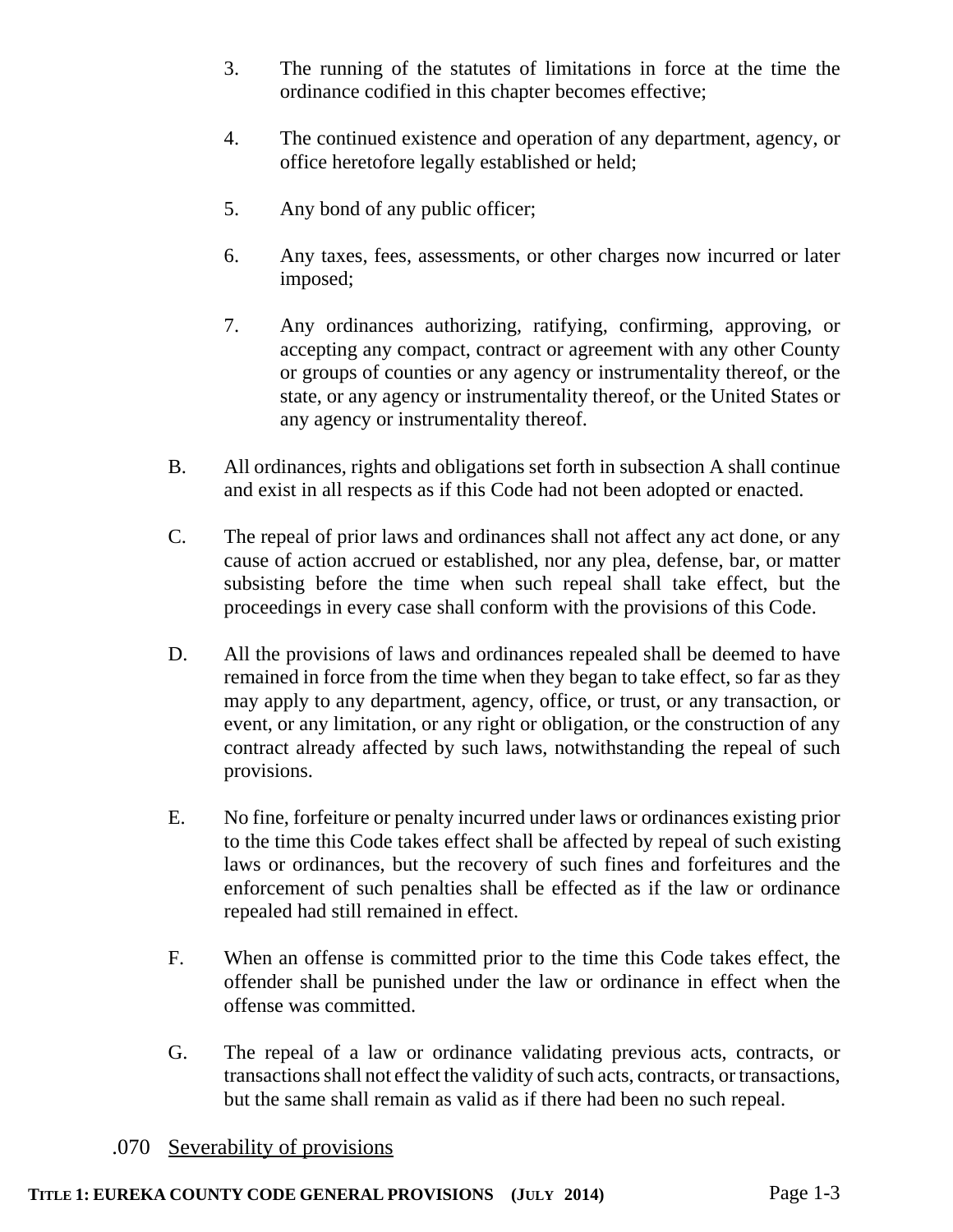If any provision of this Code or amendments thereto, or the application thereof to any person, thing, or circumstance is held invalid, such invalidity shall not affect the provisions or application of this Code or such amendments that can be given effect without the invalid provision or application, and to this end the provisions of this Code and such amendments are declared severable.

### .080 Effective date

Each and all of the laws and ordinances contained in this Code and enacted as the Eureka County Code, shall take effect March 1, 2006.

### .090 Definitions

The following words and phrases whenever used in the Code, shall be construed as defined in this section unless from the context a different meaning is intended or unless different meaning is specifically defined and more particularly directed to the use of such words or phrases:

- A. "Board" means the Board of Commissioners of the County of Eureka, State of Nevada.
- B. "Code" means the Eureka County Code.
- C. "Computation of time" means the time in which any act is to be done. Such time shall be computed by excluding the first day and including the last day, and if the last day is a legal holiday, Saturday or Sunday, that day shall be excluded.
- D. "County" means the County of Eureka, State of Nevada, or the area within the territorial limits of the County of Eureka, State of Nevada.
- E. "May" is permissive.
- F. "Month" means a calendar month.
- G. "Must" and "shall" are mandatory.
- H. "Oath" shall be construed to include an affirmation.
- I. "Owner," applied to a building or land, includes any part owner, joint owner, tenant in common, joint tenant, or lessee of the whole or of a part of such building or land.
- J. "Person" means natural person, joint venture, joint stock company, partnership, association, club, company, corporation, business, trust, organization, or the manager, lessee, agent, servant, officer, or employee of any of them.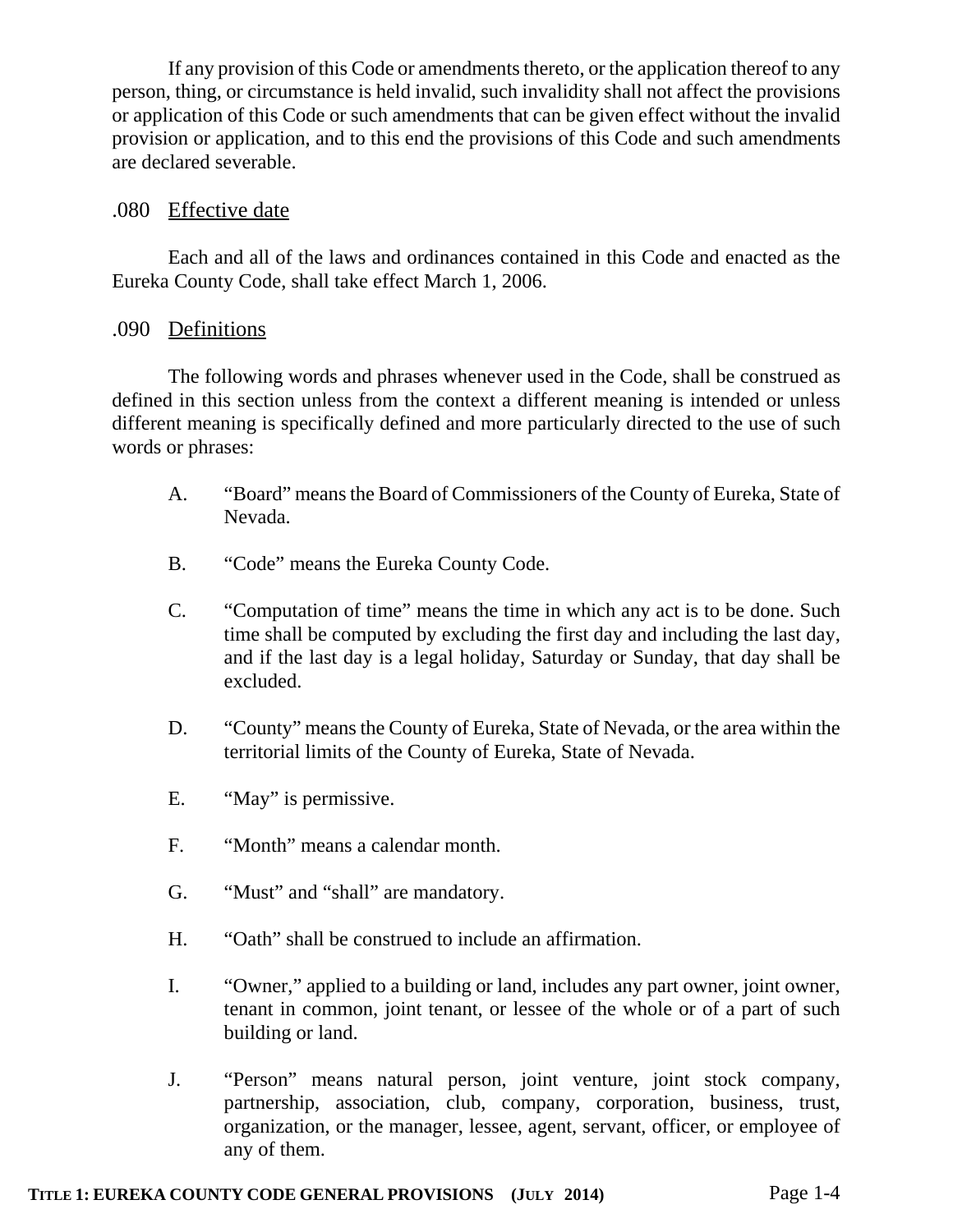- K. "Personal property" includes money, goods, chattels, rights in action, and evidences of debt.
- L. "Preceding" and "following" mean next before and next after, respectively.
- M. "Property" includes real and personal property.
- N. "Real property" includes lands, tenements, and hereditaments.
- O. "State" means the State of Nevada.
- P. "Tenant" and "occupant," applied to a building or land, includes any person who occupies the whole or a part of such building or land, whether alone or with others.
- Q. "Title of Office". Use of the title of any officer, employee, board, or commission shall mean that officer, employee, department, board, or commission of Eureka County.
- R. "Written" includes printed, typewritten, mimeographed, or multi graphed.
- S. "Year" means a calendar year, except where otherwise provided.

### .100 Grammatical interpretation

The following grammatical rules shall apply in this Code:

- A. Gender. The masculine gender includes the feminine and neuter genders.
- B. Singular and Plural. The singular number includes the plural and the plural includes the singular.
- C. Tenses. Words used in the present tense include the past and future tenses and vice versa, unless manifestly inapplicable.
- D. Use of Words and Phrases. Words and phrases not specifically defined shall be construed according to the context and approved usage of the language.

## .110 Misdemeanors and penalties

It is unlawful for any person to violate any provision or to fail to comply with any of the requirements of this Code.

A. Misdemeanor. Any person violating any of the provisions or failing to comply with any of the mandatory requirements of this Code is guilty of a misdemeanor, except as otherwise specified by State law or expressly provided by this Code. Unless a different penalty is expressly provided by this Code,